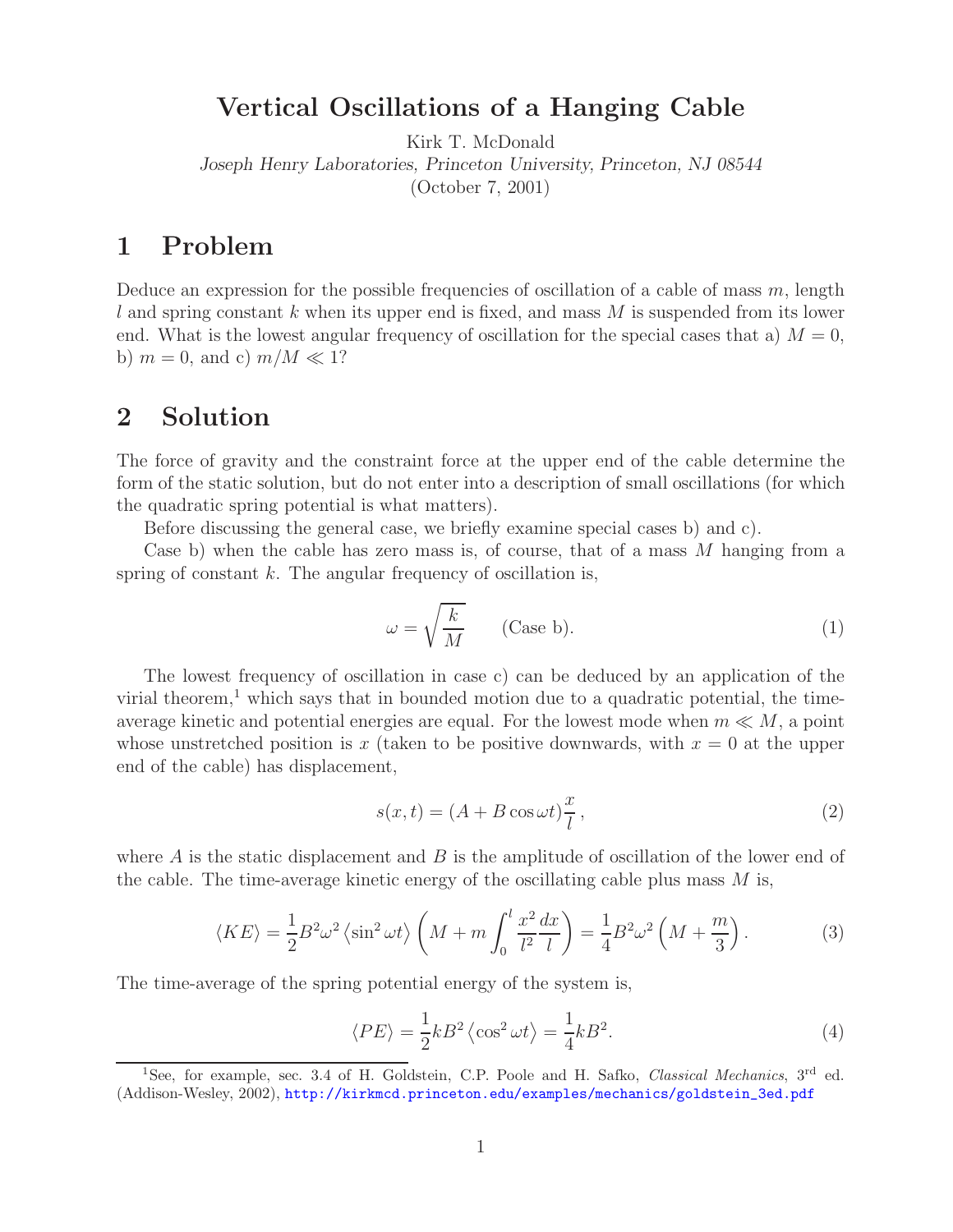Equating the average kinetic and potential energies we find,

$$
\omega = \sqrt{\frac{k}{M + m/3}} \qquad \text{(Case c).} \tag{5}
$$

We now take up the analysis of the general case.

We define  $f(x)$  as the internal force across a horizontal plane through point x. [f, like x, is positive downwards. The equation of motion for the displacement  $s(x, t)$  of an element  $dx$  of the cable, centered on  $x$ , is then,

$$
m\frac{dx}{l}\ddot{s} = f(x+dx) - f(x) + m\frac{dx}{l}g = \left(f'(x) + \frac{mg}{l}\right)dx,\tag{6}
$$

so that,

$$
\ddot{s} = \frac{l}{m}f'(x) + g.\tag{7}
$$

Due to the internal force  $f$  the element  $dx$  has stretched by amount,

$$
s(x+dx) - s(x) = s'(x)dx.
$$
\n(8)

We recall that stretching of an elastic medium can be related to its elastic modulus  $E$  via,

$$
\frac{f}{A} = E\frac{\Delta l}{l},\tag{9}
$$

where A is the area of a cross section perpendicular to the direction of the stretch. Considering the entire cable, we see that the modulus  $E$  and the spring constant  $k$  are related by,

$$
k = \frac{EA}{l} \,. \tag{10}
$$

For the element  $dx$  eq. (9) becomes,

$$
f = EA \frac{s'dx}{dx} = kls'.\tag{11}
$$

Inserting this in the equation of motion (7) we find the wave equation,

$$
\ddot{s} = \frac{kl^2}{m}s'' + g.\tag{12}
$$

The boundary condition at the upper end of the cable is simply,

$$
s(0,t) = 0.\t(13)
$$

At the lower end of the cable, the equation of motion of the mass M is,

$$
M\ddot{s}(l,t) = -f(l) + Mg = -kls'(l,t) + Mg,
$$
\n(14)

noting that  $f(x)$  is the downward force in the cable at x while we need the upward force here.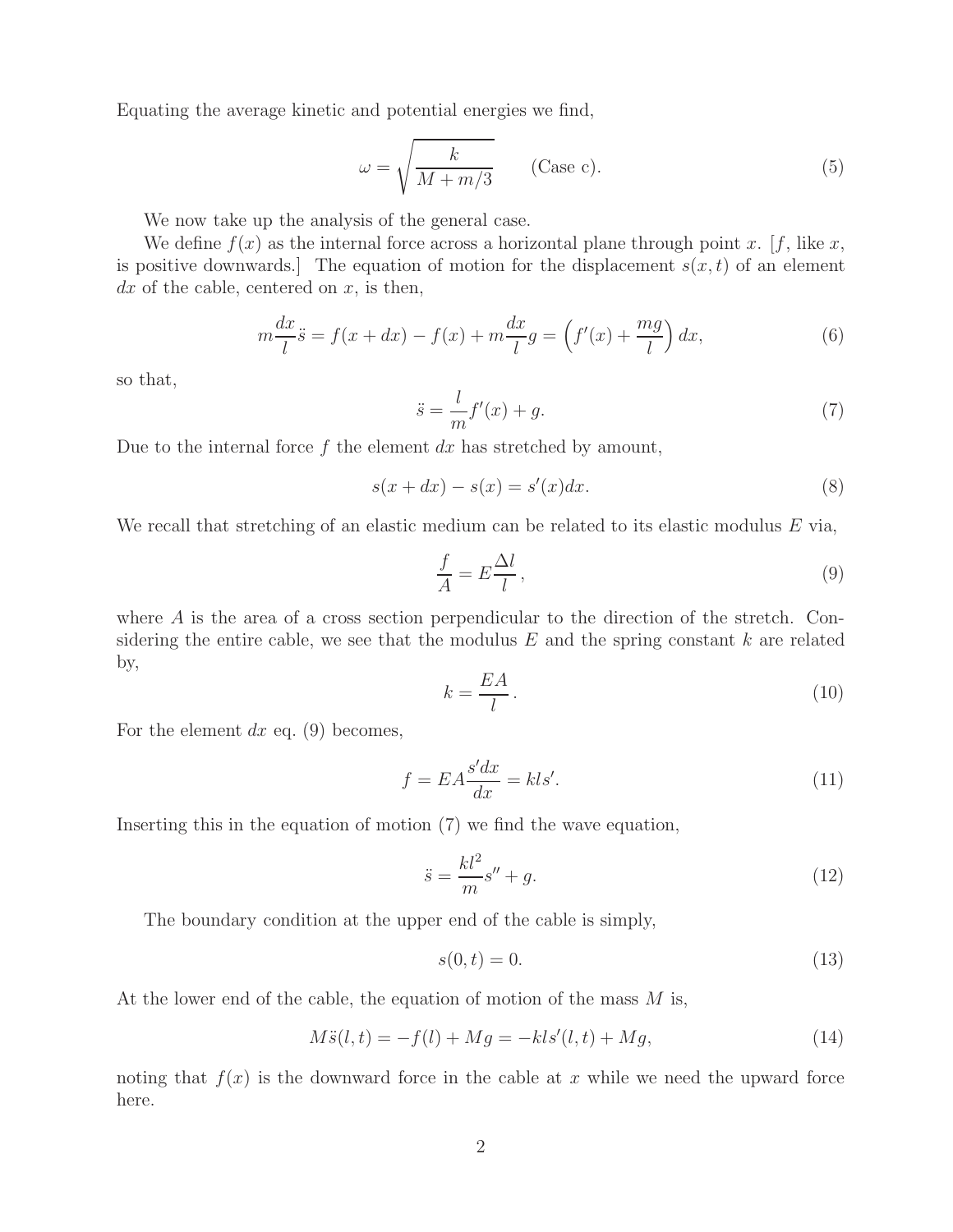We first display the static solution  $s_0$  for which eq. (12) becomes,

$$
s_0'' = -\frac{mg}{kl^2}.\tag{15}
$$

Integrating once, and using condition (14) with  $\ddot{s}(l, t) = 0$ , we find,

$$
s_0' = \frac{mg}{kl} \left( 1 - \frac{x}{l} \right) + \frac{Mg}{kl} \,. \tag{16}
$$

Integrating again, and using condition (13), we find,

$$
s_0(x) = \frac{mg}{kl} \left( x - \frac{x^2}{2l} \right) + \frac{Mgx}{kl} \,. \tag{17}
$$

We now consider an oscillatory displacement  $s_1(x, t)$  in addition to the static displacement  $s_0$ . That is,  $s(x,t) = s_0(x) + s_1(x,t)$ . The equation of motion for  $s_1$  follows from eq. (12) as,

$$
\ddot{s}_1 = \frac{kl^2}{m} s_1''.
$$
\n(18)

The boundary condition at  $x = 0$  remains eq. (13), while at the lower end of the cable eq. (14) tells us that,

$$
M\ddot{s}_1 = -kls'_1. \tag{19}
$$

As anticipated, gravity does not enter into the description of oscillatory motion.

We seek standing wave solutions of frequency  $\omega$ ,

$$
s_1 = g(x)\cos\omega t. \tag{20}
$$

Inserting this in eq. (18) we find,

$$
g'' = -\frac{m\omega^2}{kl^2}g,\tag{21}
$$

which is solved by,

$$
g = A \sin \sqrt{\frac{m}{k}} \frac{\omega x}{l},\qquad(22)
$$

in view of boundary condition (13). Finally, the condition (19) tells us thatk

$$
M\omega^2 \sin\sqrt{\frac{m}{k}}\omega = kl\sqrt{\frac{m}{k}}\frac{\omega}{l}\cos\sqrt{\frac{m}{k}}\omega,
$$
\n(23)

ork

$$
\sqrt{\frac{m}{k}}\omega \tan \sqrt{\frac{m}{k}}\omega = \frac{m}{M}.
$$
\n(24)

This is the general solution to the problem.

If  $M = 0$ , then  $\tan \omega \sqrt{m/k} = \infty$ , so that

$$
\omega = \frac{(2n+1)\pi}{2} \sqrt{\frac{k}{m}} \qquad \text{(Case a).} \tag{25}
$$